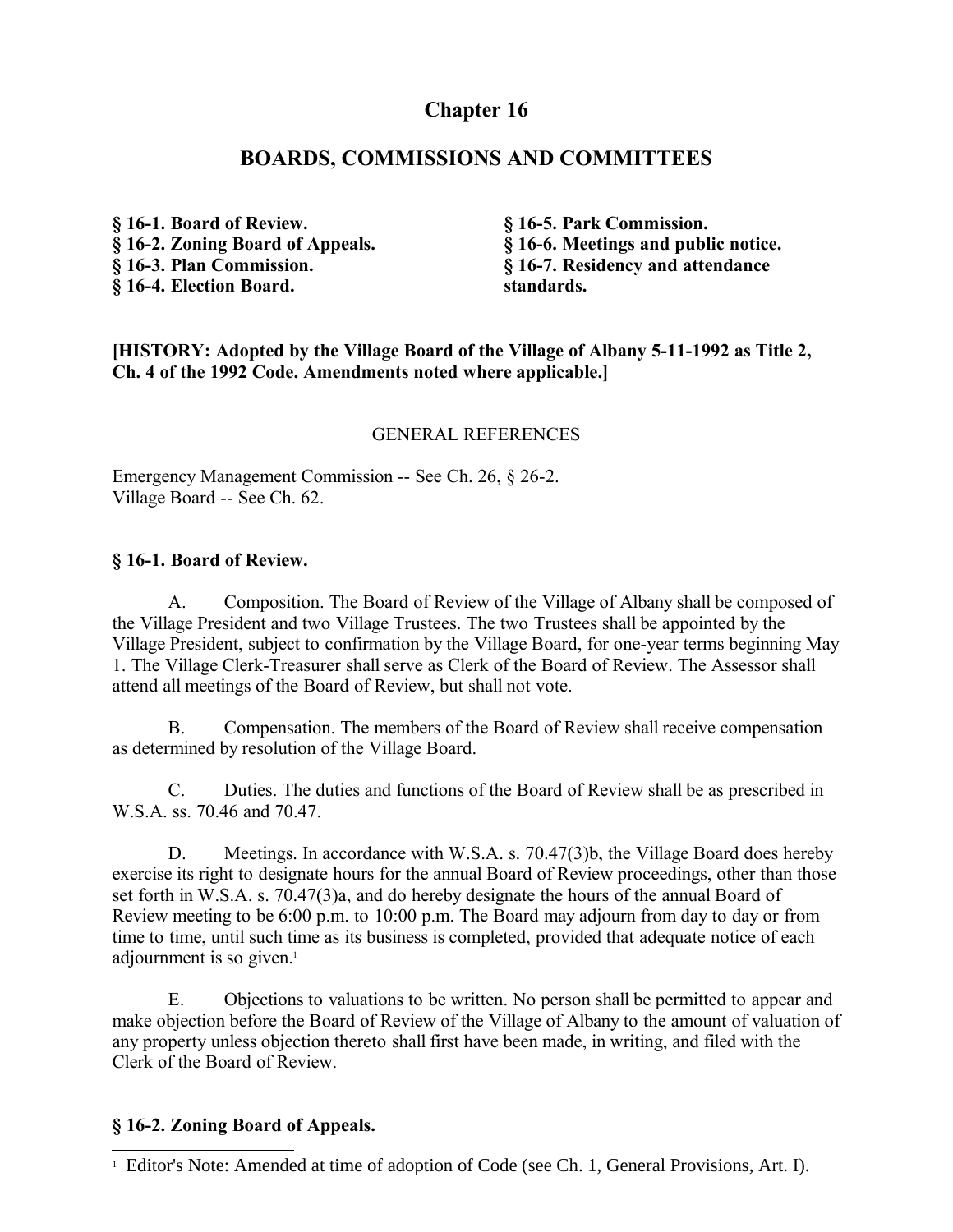A. Establishment. A Zoning Board of Appeals shall be appointed and governed by the state zoning enabling law as contained in W.S.A. s. 62.23, Chapter 273, Zoning, and this section. The laws of the state or village and local ordinances shall prevail in that order. The Zoning Board of Appeals shall consist of five citizen members and two alternate members appointed by the Village President, subject to confirmation by the Village Board, for a three-year term of office. The members shall be removable by the Village Board for cause upon written charges and upon public hearing. The Village President shall designate one of the members Chairman.

B. Powers. The Zoning Board of Appeals shall have the following powers:

(1) To hear and decide appeals where it is alleged there is error in any order, decision or determination made by an administrative official in the enforcement of any village zoning code or any ordinance adopted under W.S.A. ss. 62.23, 61.35 or 62.231 (wetlands), 87.30 or [2](#page-1-0)81.31 (floodplains) or W.S.A. ch. 91 (farmland preservation).<sup>2</sup>

(2) To hear and decide special exceptions to the terms of Chapter 273, Zoning, and Chapter 270, Floodplain Zoning, upon which the Board of Appeals is required to pass.

(3) To authorize, upon appeal in specific cases, such variance from the terms of Chapter 273, Zoning, as will not be contrary to the public interest where, owing to special conditions, a literal enforcement will result in practical difficulty or unnecessary hardship, so that the spirit of Chapter 273, Zoning, shall be observed, public safety and welfare secured and substantial justice done; provided, however, that no such action shall have the effect of establishing in any district a use or uses not permitted in such district. The Zoning Board of Appeals shall not grant use variances in floodplain or wetland and conservancy districts. In all other districts, no use variance shall be granted unless the applicant has first petitioned for a zoning amendment or a conditional use permit, if applicable, and upon a showing that no lawful and feasible use of the subject property can be made in the absence of such variance. Any use variance granted shall be limited to the specific use described in the Board's decision and shall not permit variances in yard, area or other requirements of the district in which located.

(4) To permit the erection and use of a building or premises in any location subject to appropriate conditions and safeguards in harmony with the general purposes of Chapter 273, Zoning, for such purposes which are reasonably necessary for public convenience and welfare.

(5) The Zoning Board of Appeals may reverse or affirm, wholly or in part, or may modify any order, requirement, decision or determination as in its opinion ought to be made in the premises. The concurring vote of four members of the Zoning Board of Appeals shall be necessary to reverse any order, requirement, decision or determination appealed from or to decide in favor of the applicant on any matter on which it is required to pass, or to effect any variation in the requirements of Chapter 273, Zoning. The grounds of every such determination shall be stated and recorded. No order of the Zoning Board of Appeals granting a variance shall be valid for a period longer than six months from the date of such order unless the land use permit is obtained within such period and the erection or alteration of a building is started or the use is commenced within such period.

C. Meeting and rules.

(1) All meetings and hearings of the Zoning Board of Appeals shall be open to the public, except that the Board may go into executive session to deliberate after a hearing or an

<span id="page-1-0"></span>2Editor's Note: Amended at time of adoption of Code (see Ch. 1, General Provisions, Art. I).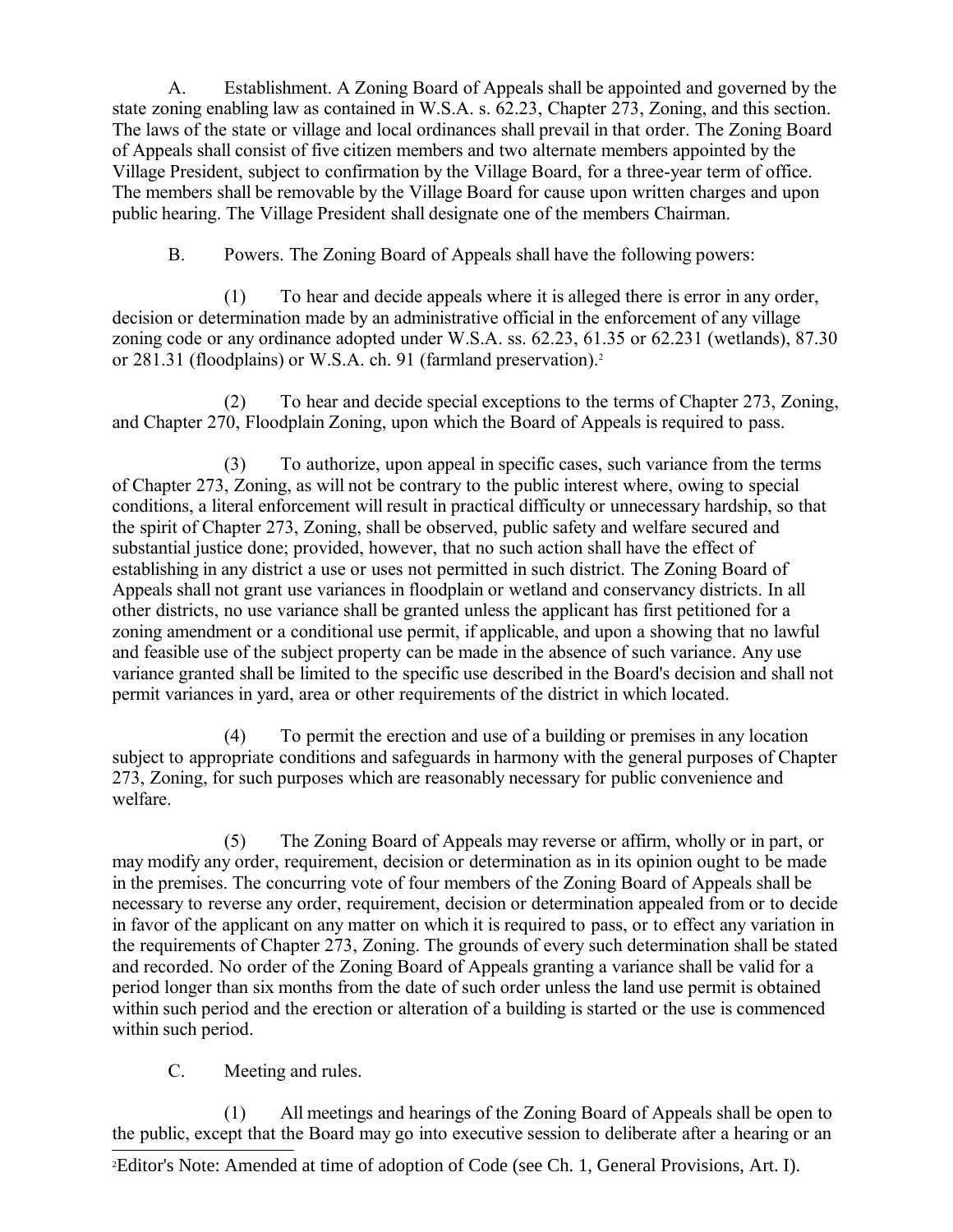appeal. The final vote on an appeal shall be taken in open session by roll call vote, recorded and open for public inspection in the Board's office. Public notice of all regular and special meetings shall be given to the public and news media as required by the Wisconsin Open Meeting Law.<sup>[3](#page-2-0)</sup>

(2) Special meetings may be called by the Chairman or by the Secretary at the request of two members. Notice of a special meeting shall be mailed to each member at least 48 hours prior to the time set for the meeting, or announcement of the meeting shall be made at any meeting at which all members are present.

(3) Hearings may be held at any regular or special meeting at the time set by the Chairman.

(4) A quorum for any meeting or hearing shall consist of four members, but a lesser number may meet and adjourn to a specified time.

(5) The Board shall keep minutes of its proceedings, showing the vote of each member upon each question, or, if absent or failing to vote, indicating such fact, and shall keep records of its examination and other official actions, all of which shall be immediately filed in the office of the Village Clerk-Treasurer and shall be public record. The Board shall adopt its own rules of procedure not in conflict with this Code or with the applicable Wisconsin Statutes.

(6) No Board member shall participate in the decision of or vote upon any case in which the member is financially interested, directly or indirectly, but the Chairman shall direct an alternate member to act instead. Disqualification of a member for interest shall not decrease the number of votes required for acting upon any matter, but such member may be counted in determining whether a quorum is present for the transaction of business.

D. Offices. The Village Board shall provide suitable offices for holding hearings and the presentation of records, documents and accounts.

State Law Reference: W.S.A. s. 62.23(7)(e).

# **§ 16-3. Plan Commission.**

A. Composition. The Village Plan Commission shall consist of seven members, who shall be the following: the Village President, who shall be its presiding officer, two Village Board members, to be appointed annually by the Village Board, and four citizen members. [Amended 4- 10-1995 by Ord. No. 02-95]

B. Appointment.

(1) Trustee member. The Trustee member or members shall be annually appointed by a two-thirds vote at the organizational meeting of the Village Board.

(2) Citizen members.

(a) The citizen members, upon the creation of the Commission, shall be appointed to hold office for a period ending one, two and three years, respectively, from the date of their appointment, and thereafter annually one such member shall be appointed by the Village President for a term of three years, subject to Village Board approval.

<span id="page-2-0"></span><sup>3</sup>Editor's Note: See W.S.A. ch. 19, subch. V.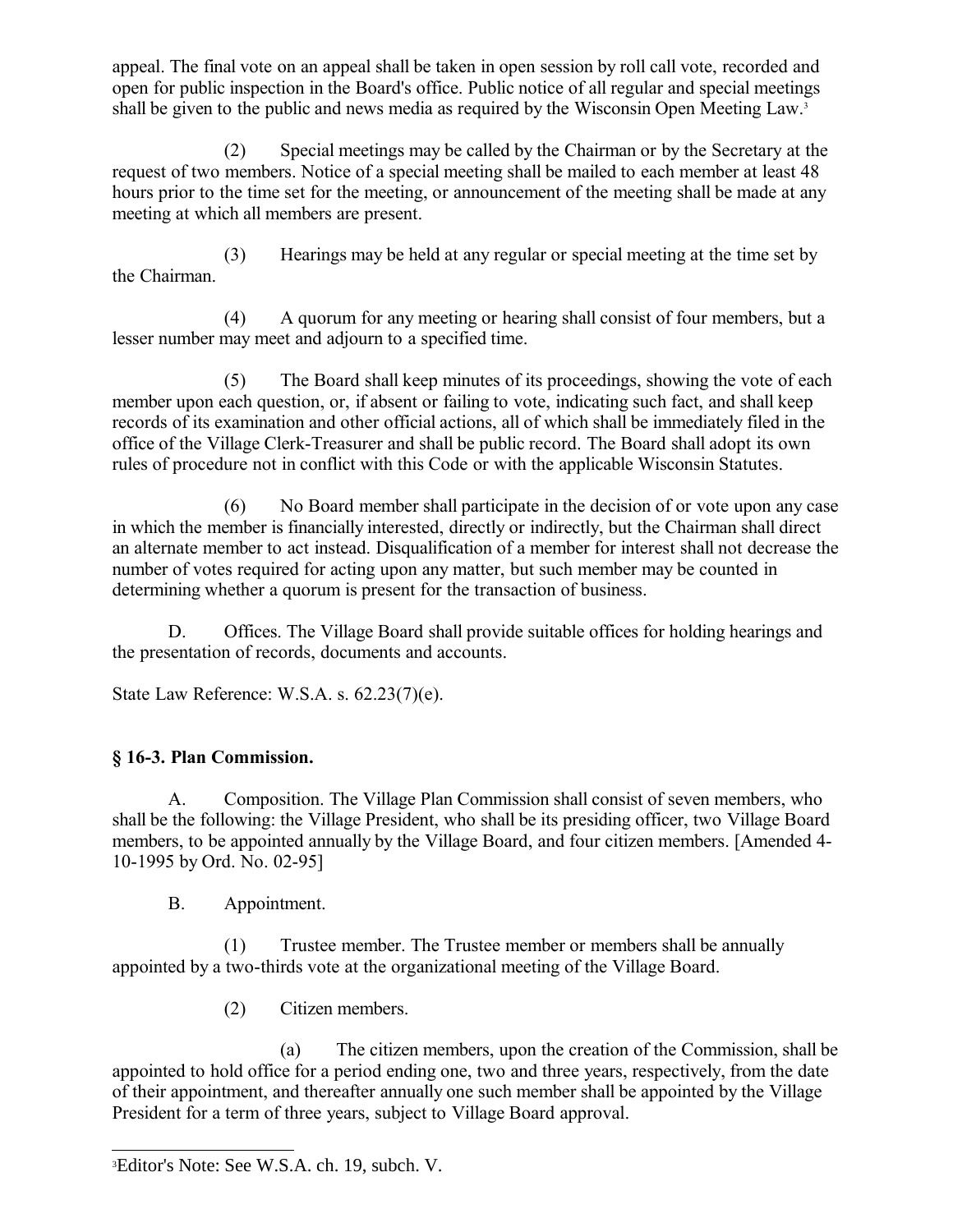(b) The fourth citizen member shall be first appointed to hold office for a period ending one year from the succeeding first day of May, and thereafter annually during the month of April.

(c) All citizen members shall be persons of recognized experience and qualifications and shall hold office until their respective successors are selected and qualified. Whenever a vacancy shall occur in any citizen member, a successor shall be appointed for the unexpired term in the manner as set forth above.

C. Record. The Plan Commission shall keep a written record of its proceedings to include all actions taken, a copy of which shall be filed with the Village Clerk-Treasurer. Four members shall constitute a quorum, but all actions shall require the affirmative approval of a majority of all of the members of the Commission.

### D. Duties.

(1) Master Plan.

(a) The Plan Commission shall make, adopt and, as necessary, amend, extend or add to the Master Plan, subject to Village Board confirmation, for the physical development of the village, including areas outside of its boundaries which, in the Plan Commission's judgment, bear relation to the development of the village. The Master Plan, with the accompanying maps, plats and descriptive and explanatory matter, shall show the Commission's recommendations for such physical development, and may include, among other things without limitation because of enumeration, the general location, character and extent of streets, highways, freeways, street grades, roadways, walks, parking areas, public places and areas, parks, parkways, playgrounds, sites for public buildings and structures and the general location and extent of sewers, water conduits and other public utilities, whether privately or publicly owned, the acceptance, widening, narrowing, extension, relocation, removal, vacation, abandonment or change of use of any of the foregoing public ways, grounds, places, spaces, buildings, properties, utilities, routes or terminals, the general location, character and extent of community centers and neighborhood units and a comprehensive zoning plan.

(b) The Commission may adopt the Master Plan as a whole by a single resolution, or, as the work of making the whole Master Plan progresses, may from time to time by resolution adopt a part or parts thereof, any such part to correspond generally with one or more of the functional subdivisions of the subject matter of the Plan. The adoption of the Plan, or any part, amendment or addition, shall be by resolution carried by the affirmative votes of not less than a majority of all the members of the Plan Commission, subject to confirmation by the Village Board. The resolution shall refer expressly to the maps, descriptive matter and other matters intended by the Commission to form the whole or any part of the Plan, and the action taken shall be recorded on the adopted Plan or part thereof by the identifying signature of the Secretary of the Commission, and a copy of the Plan or part thereof shall be certified to the Village Board. The purpose and effect of the adoption and certifying of the Master Plan or part thereof shall be solely to aid the Plan Commission and the Village Board in the performance of their duties.

(2) Matters referred to Plan Commission. The Village Board or officer of the village having final authority thereon shall refer to the Plan Commission, for its consideration and report before final action is taken by the Board, public body or officer, the following matters: public hearings and recommendations to the Village Board for requests for conditional use permits and variances; the location of any statue or other memorial; the location, acceptance, extension, alteration, vacation, abandonment, change of use, sale, acquisition of land for or lease of land for any street, alley or other public way, park, playground, airport, area for parking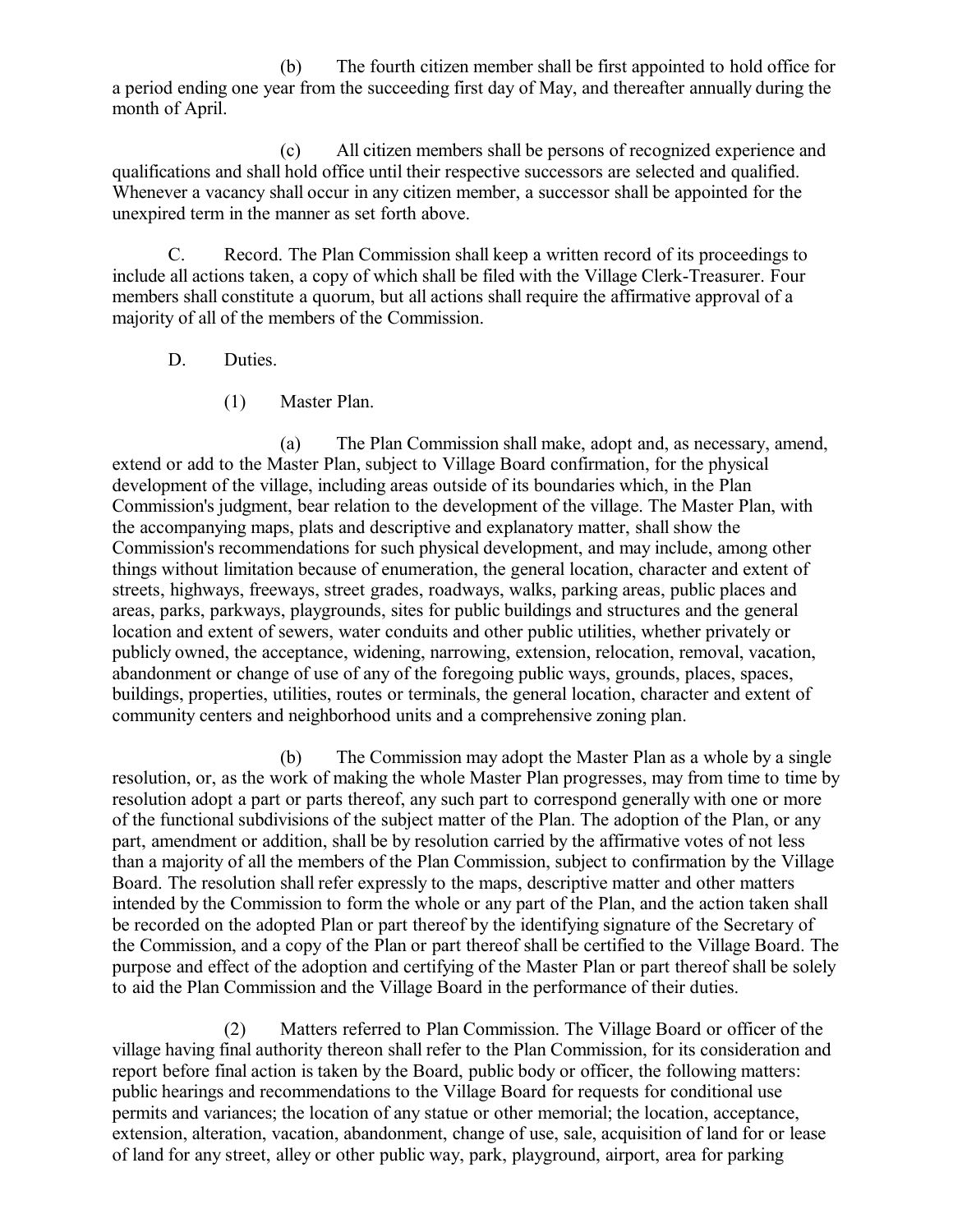vehicles or other memorial or public grounds; the location, extension, abandonment or authorization for any public utility, whether publicly or privately owned; all plats of lands in the village or within the territory over which the village is given platting jurisdiction by W.S.A. ch. 236; the location, character and extent or acquisition, leasing or sale of lands for public or semipublic housing, slum clearance, relief of congestion or vacation camps for children; and the amendment or repeal of any land use ordinance.<sup>[4](#page-4-0)</sup>

(3) Miscellaneous powers. The Commission may make reports and recommendations related to the plan and development of the village to public officials and agencies, civic, educational, professional and other organizations and citizens. It may recommend to the Village Board programs for public improvements and the financing thereof. All public officials shall, upon request, furnish to the Commission, within a reasonable time, such available information as it may require for its work. The Commission, its members and employees, in the performance of its functions, may enter upon any land, make examinations and surveys and place and maintain necessary monuments and markers thereon. In general, the Commission shall have such powers as may be necessary to enable it to perform its functions and promote municipal planning in cooperation with the Village Board. The Commission shall oversee community development block grants. The Village Board may refer to the Commission for its consideration and recommendation any matter pertaining to planning and development of land within the village. All plats or replats of any lands within the limits of the village shall be submitted to the Commission for its recommendations to the Village Board before the same are approved by the Village Board.

E. Compensation oath. Compensation for service on the Commission shall be as established by the Village Board. Citizen members shall take the official oath required by W.S.A. s. 19.01, which shall be filed with the Village Clerk-Treasurer.

F. Organization. As soon as all members of the first Commission shall have been appointed, the Village Clerk-Treasurer shall give each member a written notice of the appointment and thereon shall fix the time and place of the first meeting, which shall be not less than five nor more than 10 days thereafter. Such Commission shall elect a Vice Chairman, and the Clerk-Treasurer shall act as Secretary, and shall keep a written record of its proceedings, to include all actions taken, a copy of which shall be filed with the Village Clerk-Treasurer.<sup>[5](#page-4-1)</sup>

G. Employees; budget. The Plan Commission shall have the power to employ experts and such staff as may be necessary, and to pay for their services and such other expenses as may be necessary and proper, within the limits of the budget established by the Village Board, or placed at its disposal through gift, and subject to any ordinance or resolution enacted by the Village Board. As far as possible, the Commission shall utilize the services of existing village officials and employees.

H. Rules of procedure; report. The Plan Commission is hereby authorized to adopt rules governing its own proceedings. The Commission shall make a monthly report, in writing, to the Village Board of its transactions and expenditures, if any, for the preceding month, with such general recommendations as to matters covered by its prescribed duties and authority as seem proper.

State Law Reference: W.S.A. ss. 61.35 and 62.23 and ch. 236.

### **§ 16-4. Election Board.**

<span id="page-4-1"></span><span id="page-4-0"></span><sup>4</sup>Editor's Note: Amended at time of adoption of Code (see Ch. 1, General Provisions, Art. I). <sup>5</sup> Editor's Note: Amended at time of adoption of Code (see Ch. 1, General Provisions, Art. I).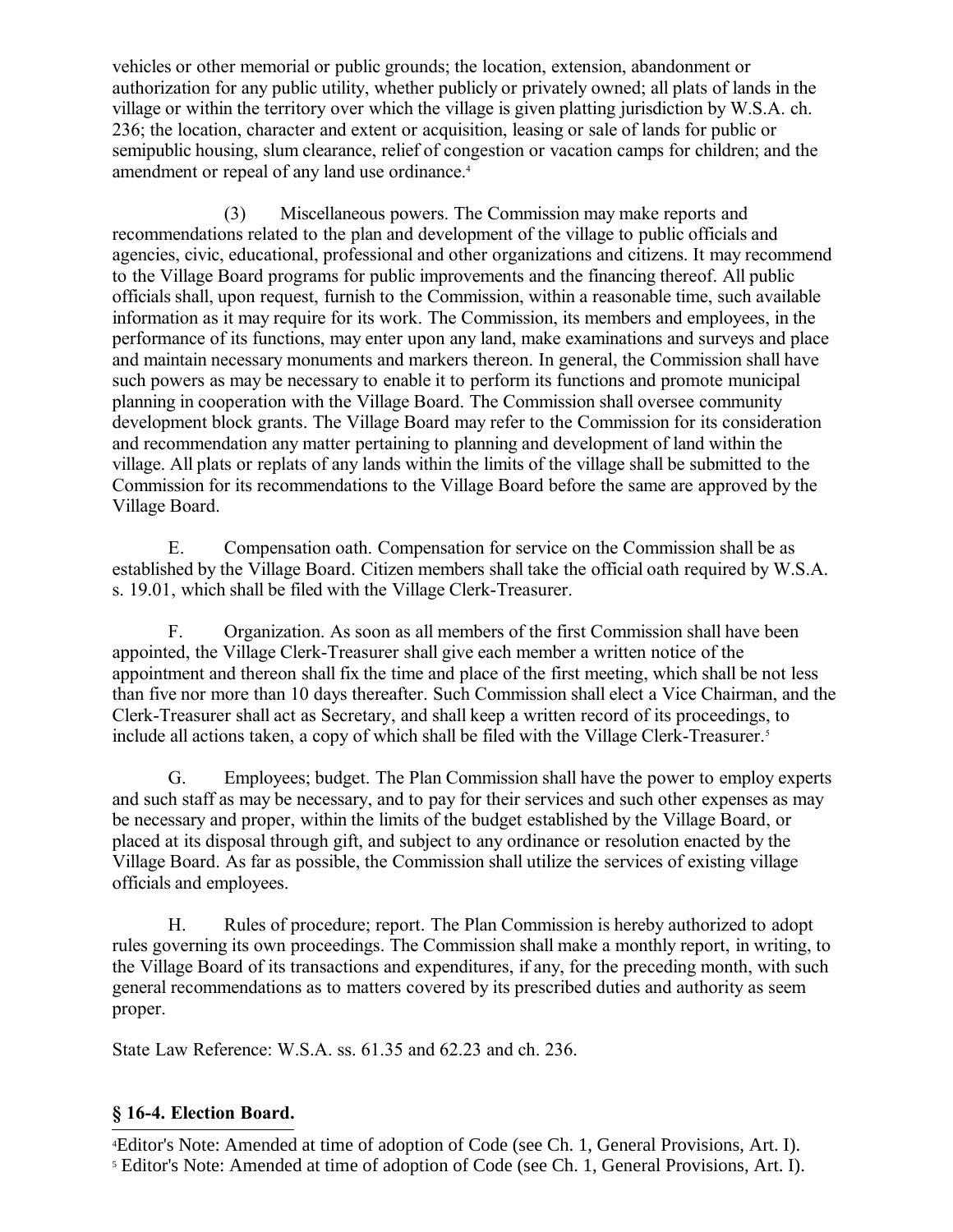The Election Board shall be appointed pursuant to the provisions of Chapter 38, Government and Elections, § 38-4.

# **§ 16-5. Park Commission.**

A. Composition.

(1) The Park Commission shall consist of the Village Board's Park Committee and four citizens.

(2) The citizen members shall be appointed by the Village President upon creation of the Commission, to hold office for a period ending one, two and three years, respectively, from the succeeding May 1. Thereafter, annually during April, one such member shall be appointed for a term of three years.

(3) The fourth citizen member shall be first appointed to hold office for a period ending one year from the succeeding first day of May and thereafter annually during the month of April.

B. Vacancies. Vacancies other than ex officio shall be filled by appointment for the residue of the unexpired term in the same manner as appointment for the full term.

C. Compensation; oath. Compensation for service on the Commission shall be established by the Village Board. Citizen members shall take the official oath required by W.S.A. s. 19.01, which shall be filed with the Village Clerk.<sup>[6](#page-5-0)</sup>

D. Powers and duties. The Park Commission shall have the powers and duties prescribed in W.S.A. s. 27.08 and such other powers or duties as shall be vested in them from time to time by law or the Village Board.

E. Organization. As soon as all members of the first Commission shall have been appointed, the Village Clerk-Treasurer shall give each member a written notice of the appointment and thereon shall fix the time and place of the first meeting, which shall be not less than five nor more than 10 days thereafter. Each year such Commission shall elect a Chairman, Vice Chairman and Secretary and shall keep a written record of its proceedings, to include all actions taken, a copy of which shall be filed with the Village Clerk-Treasurer. Four members shall constitute a quorum, but all actions shall require the affirmative approval of a majority of the members present.

F. Employees; budget. The Park Commission shall employ experts and such staff as may be necessary and pay for their services and such other expenses as may be necessary and proper, within the limits of the budget established by the Village Board, or placed at its disposal through gift, subject to any ordinance or resolution enacted by the Village Board. As far as possible, the Commission shall utilize the services of existing village officials and employees.

G. Rules of procedure; report. The Park Commission is hereby authorized to adopt rules governing its own proceedings. The Commission shall meet once every three months or at such other times as the Commission may direct. The Commission shall make a report, in writing, to the Village Board of its transactions and expenditures, if any, with such general recommendations as to matters covered by its prescribed duties and authority.

<span id="page-5-0"></span>6Editor's Note: Amended at time of adoption of Code (see Ch. 1, General Provisions, Art. I).